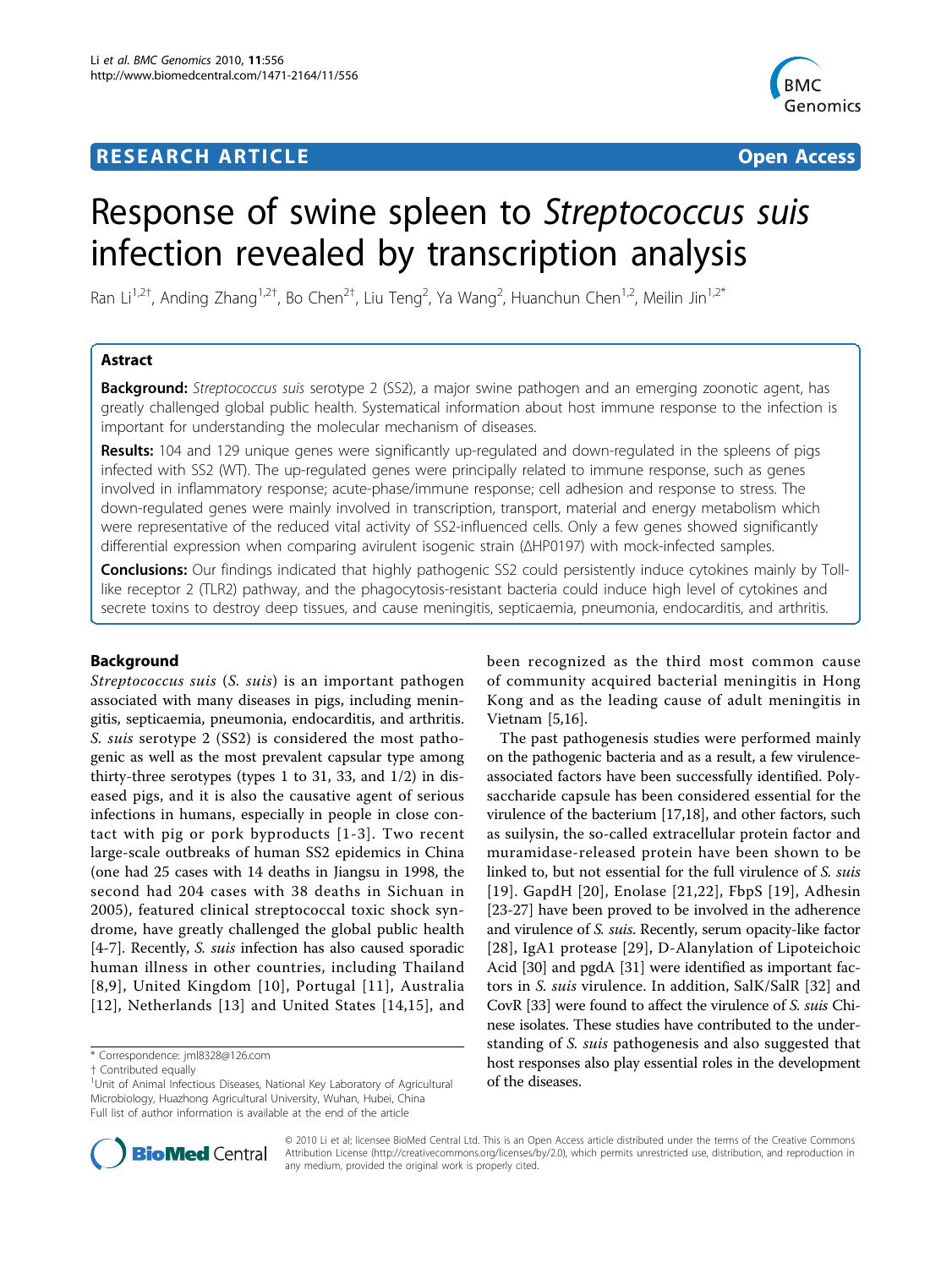Inducing excessive inflammation is recognized as one of the reasons why highly invasive SS2 strain could cause severe diseases [[31,34\]](#page-10-0). A few previous studies indicated that high level of cytokines and chemokines could be released by human brain microvascular endothelial cells [[35\]](#page-10-0), a whole-blood culture system [[36\]](#page-10-0), macrophages [[37\]](#page-10-0) and monocytes [[38\]](#page-10-0) stimulated by SS2, and have important roles in the initiation and development of inflammation and meningitis [[39\]](#page-10-0). More direct proofs were the studies on mice with different genetic background, which indicated that IL-10 was responsible, at least in part, for the high survival, which suggested that aberrant innate immune response contributed to SS2 diseases [[40](#page-10-0)].

To be aware of the information about host immune response would enable people to better understand the disease. Transcriptional response of alveolar macrophages to SS2 has been performed and the results indicated that NF-kB and MAP-kinases signaling pathways were induced upon interaction with SS2 [[41\]](#page-10-0). However, it is not easy to get more information since the primary macrophages are so sensitive to the interference. Spleen plays an important role in immune response and could be an ideal target to study host immune response against infection [[42,43\]](#page-11-0). In the present study, the gene expression profiles of swine spleens which suffered from highly pathogenic SS2, avirulent isogenic strain and PBS respectively were investigated to reveal the host immune response to SS2 and the contributions of host response to SS2 diseases.

# Results

# Transcriptome analysis

The transcriptome analysis indicated that 14,992, 15,487 and 15,757 probe sets, corresponding to 62.1%, 64.2% and 65.3% of all probe sets, were detected in WT, ΔHP0197 and mock-infected pig spleens respectively (Additional file [1](#page-9-0)). The expression profiles of porcine spleens challenged with WT 3 days post inoculation were compared with those of the mock-infected group. After quantile normalization and statistical analysis, 1014 transcripts were identified at the global false discovery rate (FDR) of 10% (Additional file [2](#page-9-0)). Furthermore, the criteria of a two-fold or greater change in differential expression and a FDR of 10% were chosen to determine up-regulated and down-regulated genes in the WT infected replicates. Using these criteria, 120 and 132 transcripts, representing 104 and 129 unique genes, were significantly up-regulated and downregulated respectively (Additional file [3](#page-9-0)). However, only a few genes showed significantly differential expressions when comparing ΔHP0197 with mock-infected samples (Figure [1A\)](#page-2-0).

Of the 233 unique DE transcripts, 158 transcripts could be determined based on BLASTX searches and annotated with DAVID or by searching against the GenBank database (Figure [1B](#page-2-0)). Among these, 135 unique genes were grouped into 39 categories based on biological process Gene Ontology (GO) terms or according to their potential Biology Process Classification by referring to recent publications (Figure [1C\)](#page-2-0). Unsurprisingly, the majority of genes were related to the immune response, Transcription, Transport, material and energy metabolism, etc. (Table [1\)](#page-3-0).

# Validation of microarray data by quantitative real-time PCR (qPCR)

The qPCR was performed to validate the expression patterns during infection for specific genes identified in the microarray assay. In order to validate the differential expression of various identified genes, 16 up-regulated genes, with the increase ranging from 2.0-fold to 18.6 fold, and 3 down-regulated genes, with the decrease ranging from 2.5-fold to 5.9-fold, were selected for qPCR analysis. All the selected down-regulated genes could be amplified from the control samples but failed to achieve significant detectable signs from WT-infected spleens, except for *ALOX15* which showed 3.2-fold down-regulated expression. All selected up-regulated genes showed higher expression in WT-infected samples than in the control samples (Table [2](#page-6-0)). Though variation in fold changes could be observed between qPCR and microarray (Table [2\)](#page-6-0), the differential expression patterns were coincident between the results of the two techniques, which indicated the reliability of the microarray analysis.

# Induction of inflammasomes and acute phase proteins by SS2 infection

Highly pathogenic SS2 infection could cause up-regulated expression of a large set of genes involved in the inflammatory response and acute phase proteins by microarray analysis. IL-1B, IL-6 and IL-8 could be induced by foreign pathogens and play essential roles in controlling infections [[5](#page-10-0),[44](#page-11-0)]. However, they may also cause pathology when these productions are excessive or uncontrolled [[45](#page-11-0)]. Ye et al. also found that significantly high level of cytokines could be induced by highly pathogenic SS2 strain and play important roles in sepsis [[34\]](#page-10-0), which is in coincidence with ours. In addition, quite a few genes related to inflammatory response were found up-regulated, such as S100 family proteins (S100A8, S100A9 and S100A12) [[46\]](#page-11-0), Pentraxin 3 [\[47](#page-11-0)] and Resistin [\[48,49](#page-11-0)]. They play important roles in mediating inflammatory responses, recruiting inflammatory cells to sites of tissue damage or contributing to resisting the invasion of various pathogens.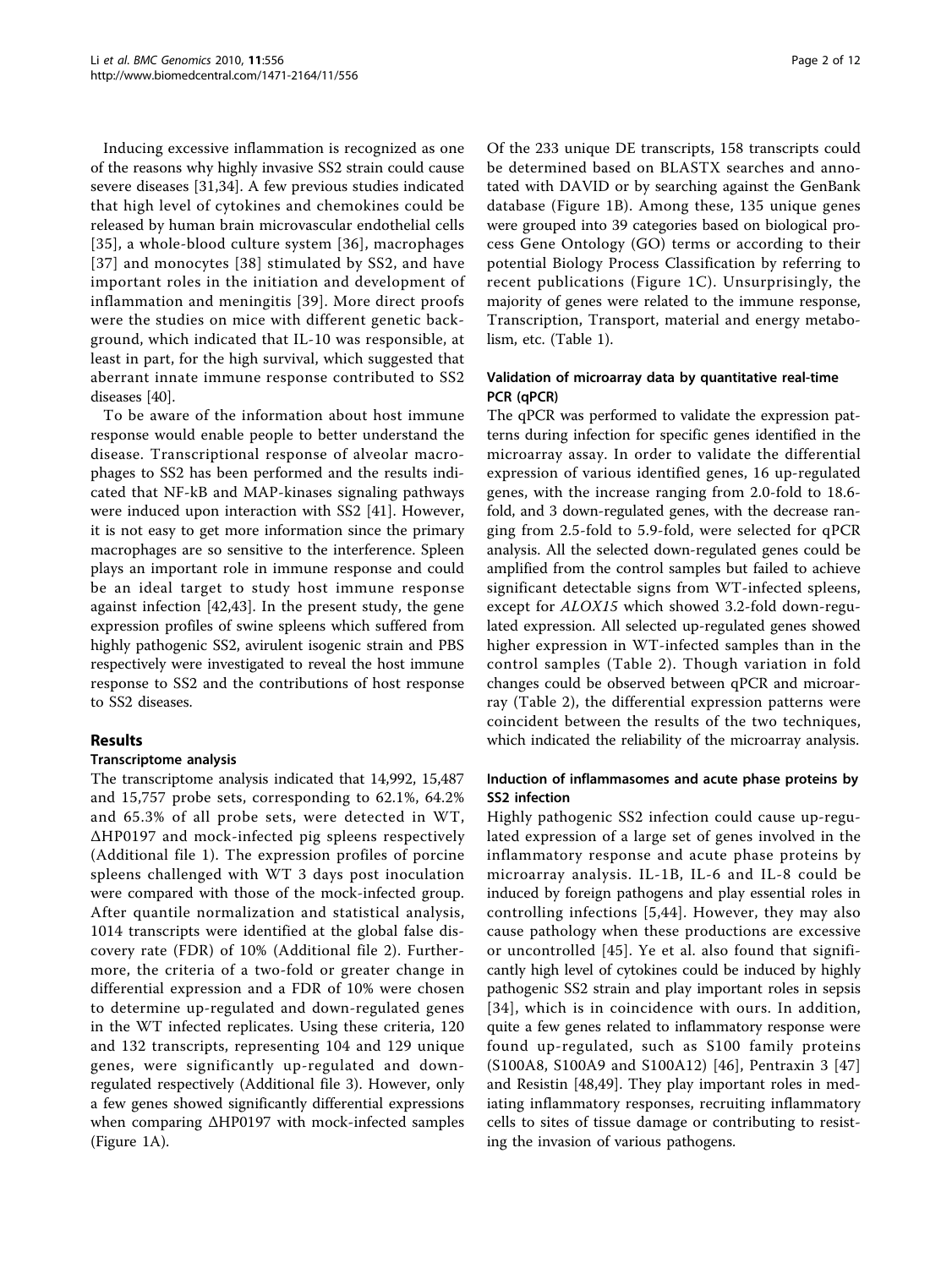<span id="page-2-0"></span>

Acute phase proteins (APPs), such as Lactotransferrin [[50\]](#page-11-0), Haptoglobin [[51](#page-11-0)], Serum amyloid A 2 [[52\]](#page-11-0) and coagulation factor XIII, were involved in physiologic reactions initiated early in the inflammatory process [[53](#page-11-0)], and could be a response to S. suis infection [[54](#page-11-0)]. CEBPD belonging to the CCAAT-enhancer binding protein (CEBP) family which is crucial in the regulation of genes involved in immunity and inflammation. These up-regulated genes are the representative of host acute response struggling to eliminate invading pathogens.

# Induction of genes related in cell adhesion and stress response

Cell adhesion molecules (CAMs) have been implicated in the regulation of a wide variety of fundamental cellular processes, such as cell adhesion, cell polarization, survival, movement, and proliferation [\[55](#page-11-0)]. E-selectin is a cell adhesion molecule expressed on endothelial cells activated by cytokines, and plays an important role in

recruiting leukocytes to the site of injury [[56\]](#page-11-0). Versican can bind adhesion molecules on the surface of inflammatory leukocytes [[57\]](#page-11-0) and act as a TLR2 agonist in inducing the release of proinflammatory cytokines [\[58](#page-11-0)]. Thrombospondin 1 is an adhesive glycoprotein that mediates cell-to-cell and cell-to-matrix interactions and it could interact with numerous proteases involved in angiogenesis [[59\]](#page-11-0). Mucosal vascular addressin cell adhesion molecule 1 is predominantly expressed on high endothelial venules in inflamed tissues, and could assist the extravasations of leucocyte [\[60](#page-11-0)]. The up-regulation of cell adhesion molecules after SS2 infection would contribute to recruiting leukocytes to the site of infection, which could control infection.

Genes related to oxidative stress and homeostasis were also identified to be up-regulated. SOD2 provides vital protection against reactive oxygen species (ROS), thus protecting tissues from damage in a broad range of disease states. The secretion of PGE2, together with nitric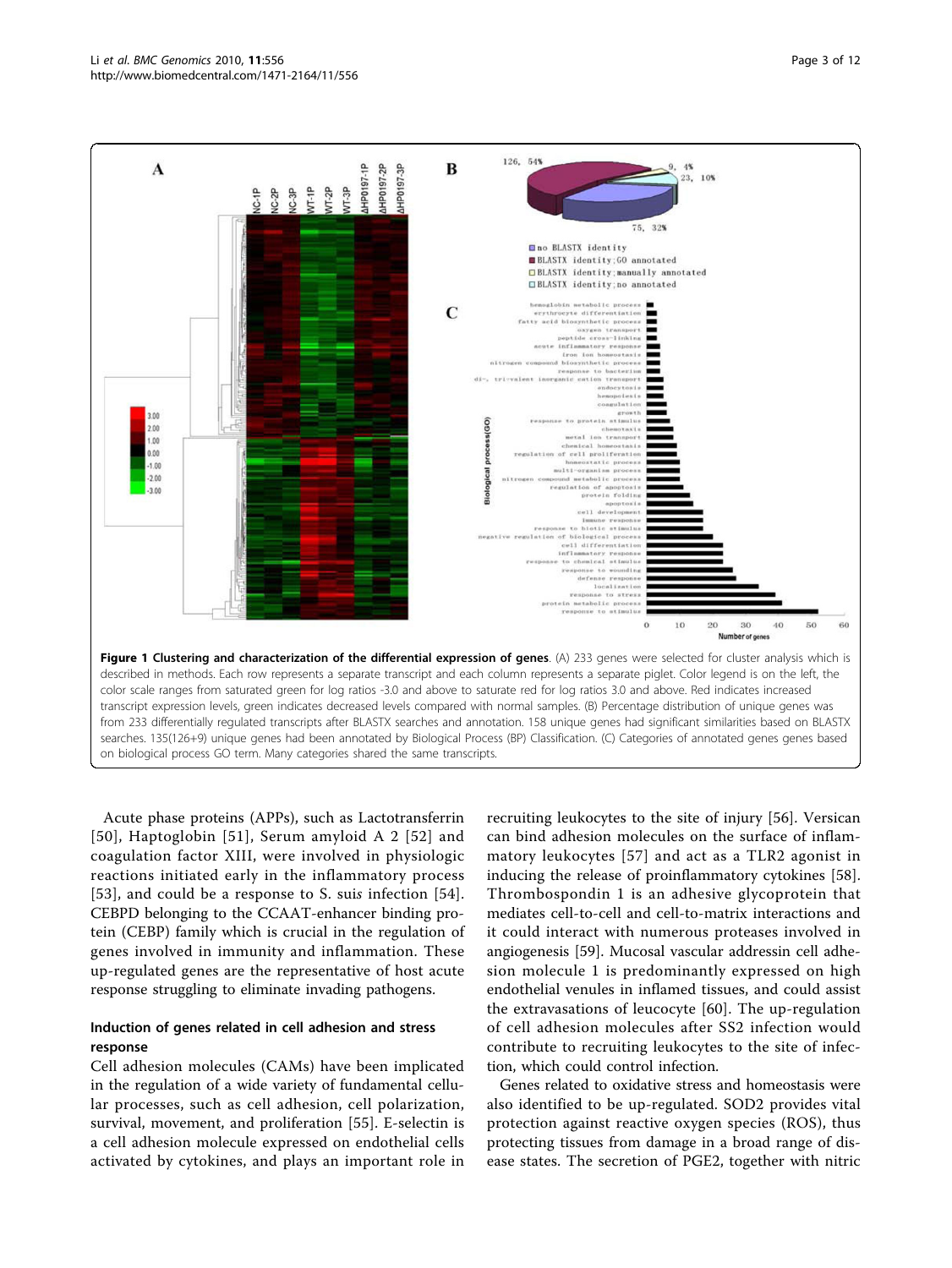| <b>Function classification</b> | <b>ENTREZ</b><br>GENE_ID | <b>Description</b>                                                       |      | Q-value<br>(%) |
|--------------------------------|--------------------------|--------------------------------------------------------------------------|------|----------------|
| Inflammatory response          |                          |                                                                          |      |                |
|                                | 929                      | CD14 Antigen                                                             | 3.4  | 1.222          |
|                                | 6279                     | S100 Calcium binding protein A8                                          | 19.3 | 1.508          |
|                                | 6280                     | S100 Calcium binding protein A9                                          | 16.1 | $\circ$        |
|                                | 3588                     | Interleukin 10 receptor, beta                                            | 2.7  | 3.911          |
|                                | 5743                     | Prostaglandin-Endoperoxide synthase 2                                    | 4.7  | 7.146          |
|                                | 7057                     | Thrombospondin 1                                                         | 2.4  | 6.387          |
|                                | 3576                     | Interleukin 8                                                            | 5.6  | 6.387          |
|                                | 9547                     | Chemokine (C-X-C Motif) Ligand 14                                        | 2.0  | 8.898          |
|                                | 6283                     | S100 Calcium binding protein A12                                         | 18.6 | $\circ$        |
|                                | 2908                     | Nuclear receptor subfamily 3, group C, member 1                          | 0.5  | 6.882          |
|                                | 6363                     | Chemokine (C-C Motif) Ligand 19                                          | 2.2  | 1.508          |
|                                | 7097                     | Toll-like receptor 2                                                     | 2.0  | 6.387          |
|                                | 2920                     | Chemokine (C-X-C Motif) Ligand 2                                         | 7.3  | 3.385          |
|                                | 246                      | Arachidonate 15-Lipoxygenase                                             | 0.2  | 2.181          |
|                                | 7052                     | Transglutaminase 2                                                       | 2.1  | 6.387          |
|                                | 9332                     | CD163 antigen                                                            | 11.7 | $\mathbf 0$    |
|                                | 6288                     | Serum amyloid A1                                                         | 6.4  | 1.222          |
|                                | 3553                     | Interleukin 1, beta                                                      | 16.7 | 6.387          |
|                                | 3569                     | Interleukin 6 (Interferon, Beta 2)                                       | 4.8  | 6.387          |
|                                | 56729                    | Resistin                                                                 | 3.7  | 7.146          |
| Response to stress             |                          |                                                                          |      |                |
|                                | 1153                     | Cold inducible rna binding protein                                       | 0.43 | 5.612          |
|                                | 3320                     | Heat shock protein 90Kda alpha class A member 1                          | 3.2  | 8.898          |
|                                | 6916                     | Thromboxane A synthase 1                                                 | 2.6  | 3.911          |
|                                | 10963                    | Stress-induced-phosphoprotein 1                                          | 2.5  | $\mathbf 0$    |
|                                | 130872                   | AHA1, activator of heat shock 90Kda protein ATPase homolog 2             | 2.6  | 1.508          |
|                                | 3337                     | Dnaj (Hsp40) homolog, subfamily B, member 1                              | 2.8  | 1.222          |
|                                | 871                      | Serpin peptidase inhibitor, clade H (Heat Shock Protein 47),<br>member 1 | 2.7  | 1.222          |
|                                | 10808                    | Heat shock 105Kda/110Kda protein 1                                       | 3.3  | $\mathbf 0$    |
|                                | 3301                     | Dnaj (Hsp40) homolog, subfamily A, member 1                              | 2.4  | 0              |
|                                | 3304                     | Heat Shock 70Kda Protein 1A                                              | 11.1 | $\mathbf{0}$   |
| Coagulation                    |                          |                                                                          |      |                |
|                                | 5328                     | Plasminogen activator, urokinase                                         | 2.0  | 6.387          |
|                                | 2162                     | Coagulationfactor XIII, A1 polypeptide                                   | 6.8  | 3.385          |
| Signal transduction            |                          |                                                                          |      |                |
|                                | 9465                     | A kinase anchor protein 7                                                | 0.5  | 6.698          |
|                                | 8519                     | Interferon induced transmembrane protein 1                               | 2.0  | 6.387          |
|                                | 115265                   | Dna-damage-inducible transcript 4-like                                   | 0.3  | 2.181          |
|                                | 9770                     | Ras association (Ralgds/Af-6) domain family 2                            | 2.4  | 6.387          |
|                                | 9510                     | Adamm etallopeptidase with thrombospondin type 1 motif, 1                | 2.3  | $\circ$        |
|                                | 1363                     | Carboxypeptidase E                                                       | 0.44 | 6.698          |
|                                | 54210                    | Triggering receptor expressed on myeloid cells 1                         | 3.2  | 6.387          |
|                                | 9289                     | G protein-coupled receptor 56                                            | 0.46 | 6.698          |
|                                | 7043                     | Transforming growth factor, beta 3                                       | 2.1  | 4.116          |
| Transcription                  |                          |                                                                          |      |                |
|                                | 2353                     | V-Fos fbj murine osteosarcoma viral oncogene homolog                     | 2.8  | 3.911          |
|                                | 84969                    | Chromosome 20 open reading frame 100                                     | 0.3  | 2.541          |
|                                | 55885                    | Lim domain only 3                                                        | 0.3  | 2.181          |
|                                | 3726                     | Jun B proto-oncogene                                                     | 2.6  | 7.146          |
|                                | 91                       | Activin a receptor, type ib                                              | 3.4  | 1.222          |

# <span id="page-3-0"></span>Table 1 Different expression of genes in spleens after S. suis infection 3 days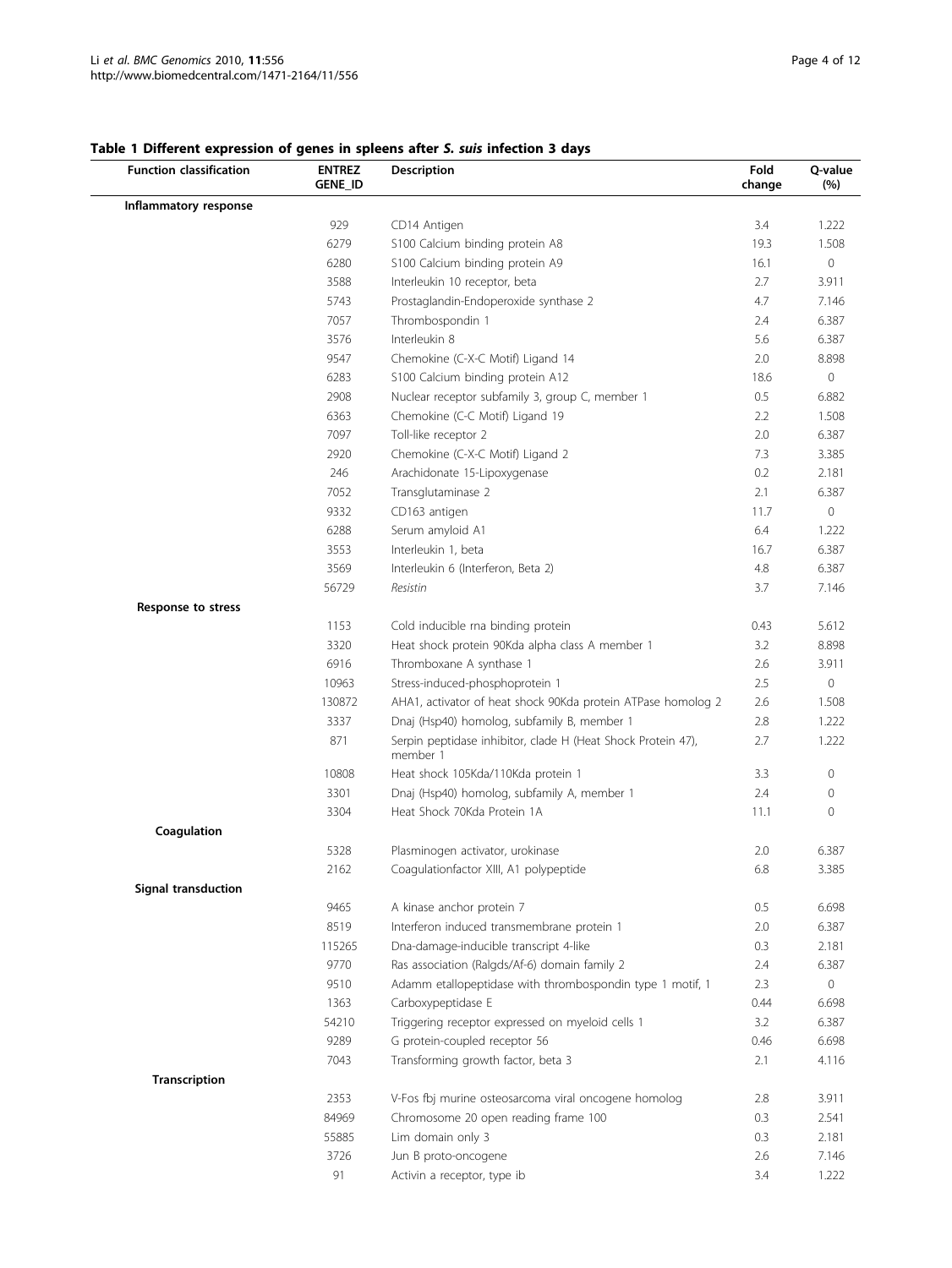|                                | 116448 | Oligodendrocyte transcription factor 1                        | 2.4  | 6.387 |
|--------------------------------|--------|---------------------------------------------------------------|------|-------|
|                                | 79365  | Basic helix-loop-helix domain containing, class B, 3          | 0.4  | 2.181 |
|                                | 64919  | B-cell cll/lymphoma 11B                                       | 0.5  | 2.181 |
|                                | 23635  | Single-stranded dna binding protein 2                         | 0.4  | 2.541 |
|                                | 23414  | Zinc finger protein, multitype 2                              | 0.5  | 6.698 |
|                                | 7552   | Zinc finger protein 6 (Cmpx1)                                 | 0.5  | 3.385 |
|                                | 6920   | Transcription elongation factor A (SII), 3                    | 2.2  | 6.387 |
|                                | 4783   | Nuclear factor, interleukin 3 regulated                       | 2.4  | 3.911 |
|                                | 1052   | CCAAT/Enhancer binding protein (C/EBP), delta                 | 3.1  | 0     |
| Cell adhesion                  |        |                                                               |      |       |
|                                | 6401   | Selectin E                                                    | 3.5  | 1.222 |
|                                | 8174   | Mucosal vascular addressin cell adhesion molecule 1           | 2.3  | 6.387 |
|                                | 5067   | Contactin 3                                                   | 0.5  | 6.794 |
|                                | 4867   | Nephronophthisis 1 (Juvenile)                                 | 0.4  | 3.911 |
|                                | 1462   | Chondroitin sulfate proteoglycan 2 (Versican)                 | 9.1  | 0     |
|                                | 960    | CD44 antigen                                                  | 2.3  | 2.541 |
| <b>Ubiquitin cycle</b>         |        |                                                               |      |       |
|                                | 115123 | Membrane-associated ring finger (C3HC4) 3                     | 4.4  | 1.222 |
|                                | 7317   | Ubiquitin-activating enzyme E1                                | 0.4  | 2.181 |
|                                | 11274  | Ubiquitin specific peptidase 18                               | 0.4  | 6.698 |
|                                | 9666   | Zinc finger daz interacting protein 3                         | 0.5  | 6.882 |
| <b>Transport</b>               |        |                                                               |      |       |
|                                | 6556   | Solute carrier family 11, member 1                            | 4.0  | 2.051 |
|                                | 4057   | Lactotransferrin                                              | 5.9  | 3.385 |
|                                | 1356   | Ceruloplasmin (Ferroxidase)                                   | 2.3  | 2.541 |
|                                | 1410   | Crystallin, alpha B                                           | 2.8  | 6.387 |
|                                | 283652 | Solute carrier family 24, member 5                            | 0.4  | 2.181 |
|                                | 54843  | Synaptotagmin-like 2                                          | 0.4  | 6.698 |
|                                | 6947   | Haptocorrin                                                   | 8.9  | 0     |
|                                | 3949   | Low density lipoprotein receptor                              | 2.1  | 5.612 |
|                                | 3043   | Hemoglobin, beta                                              | 0.4  | 6.698 |
|                                | 3042   | Hemoglobin, alpha pseudogene 2                                | 0.2  | 2.181 |
|                                | 3040   | Hemoglobin, alpha 1                                           | 0.2  | 2.181 |
|                                | 2554   | Gamma-aminobutyric acid (Gaba) a receptor, alpha 1            | 0.3  | 3.911 |
|                                | 2288   | Fk506 binding protein 4, 59Kda                                | 2.2  | 1.222 |
|                                | 6557   | Solute carrier family 12, member 1                            | 0.4  | 6.882 |
|                                | 152789 | Janus kinase and microtubule interacting protein 1            | 0.5  | 6.794 |
| Nucleic acid metabolic process |        |                                                               |      |       |
|                                | 401251 | Muts homolog 5                                                | 0.5  | 6.698 |
|                                | 56952  | Phosphoribosyl transferase domain                             | 0.4  | 2.181 |
|                                | 51251  | 5'-Nucleotidase, cytosolic lii                                | 0.4  | 6.698 |
|                                | 10492  | Synaptotagmin binding, cytoplasmic rna interacting protein    | 0.4  | 4.116 |
|                                | 8347   | Histone 1,H2bd                                                | 2.6  | 6.387 |
|                                | 8334   | Histone 1, H2ac                                               | 5.6  | 1.222 |
|                                | 6430   | Splicing factor, arginine/serine-rich 5                       | 0.5  | 0     |
|                                | 4302   | Myeloid/Lymphoid or mixed-lineage leukemia translocated to, 6 | 0.4  | 6.882 |
| Response to stimulus           |        |                                                               |      |       |
|                                | 5806   | Pentraxin-related gene, rapidly<br>induced by il-1 beta       | 14.1 | 1.222 |
|                                | 6372   | Chemokine (C-X-C motif) ligand 6                              | 5.5  | 1.222 |
|                                | 64135  | Interferon induced with helicase c domain 1                   | 0.4  | 6.698 |
|                                | 3240   | Haptoglobin                                                   | 4.6  | 0     |
|                                | 6648   | Superoxide dismutase 2, mitochondrial                         | 4.6  | 1.508 |
|                                |        |                                                               |      |       |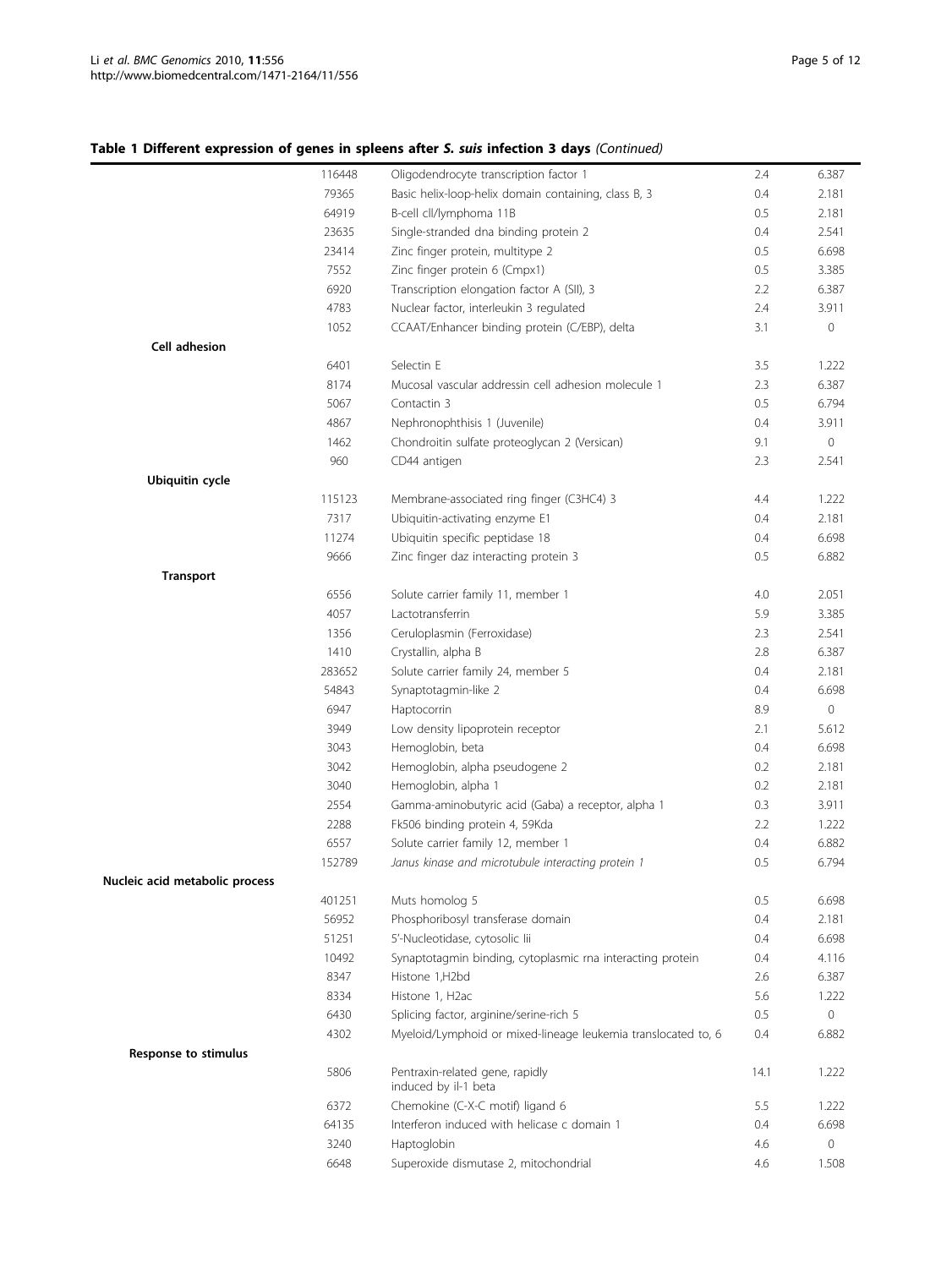# Table 1 Different expression of genes in spleens after S. suis infection 3 days (Continued)

|                                        | 1843   | Dual specificity phosphatase 1                                             | 2.1  | 6.387        |
|----------------------------------------|--------|----------------------------------------------------------------------------|------|--------------|
| Cell differentiation/development       |        |                                                                            |      |              |
|                                        | 58189  | Wap four-disulfide core domain 1                                           | 2.1  | 1.222        |
|                                        | 9531   | Bcl2-associated athanogene 3                                               | 3.7  | $\mathbf{0}$ |
|                                        | 51454  | Gulp, engulfment adaptor ptb domain containing1                            | 0.4  | 2.181        |
|                                        | 212    | Aminolevulinate, delta-, synthase 2                                        | 0.4  | 6.698        |
|                                        | 2012   | Epithelial membrane protein 1                                              | 2.0  | 7.146        |
|                                        | 79689  | Steap family member 4                                                      | 2.8  | 3.911        |
|                                        | 9021   | Suppressor of cytokine signaling 3                                         | 2.4  | 3.385        |
|                                        | 5270   | Serpin peptidase inhibitor, clade E, member 2                              | 2.3  | 3.385        |
|                                        | 1946   | Ephrin-A5                                                                  | 0.4  | 3.911        |
|                                        | 85444  | Leucine rich repeat and coiled-coil domain containing 1                    | 0.5  | 5.612        |
|                                        | 54873  | Palmdelphin                                                                | 0.4  | 5.612        |
|                                        | 10439  | Olfactomedin 1                                                             | 3.3  | 6.387        |
| Carbohydrate metabolic process         |        |                                                                            |      |              |
|                                        | 4199   | Malic enzyme 1, NADP(+)-dependent, cytosolic                               | 0.4  | 3.911        |
|                                        | 80760  | Inter-alpha (Globulin) inhibitor H5                                        | 0.3  | 6.698        |
|                                        | 152831 | Klotho beta                                                                | 2.5  | $\mathbf 0$  |
|                                        | 3101   | Hexokinase 3 (White Cell)                                                  | 2.9  | 6.387        |
|                                        | 3099   | Hexokinase 2                                                               | 2.3  | 8.898        |
|                                        | 1116   | Chitinase 3-like 1                                                         | 2.9  | 8.898        |
| Protein metabolic process              | 85464  | Slingshot homolog 2                                                        | 2.3  | 1.508        |
|                                        | 51327  | Erythroid associated factor                                                | 0.06 | $\mathbf{0}$ |
|                                        | 7076   | Timp metallopeptidase inhibitor 1                                          | 4.4  | 1.222        |
|                                        | 7053   | Transglutaminase 3                                                         | 6.1  | 1.222        |
|                                        | 114907 | F-box protein 32                                                           | 0.4  | 6.794        |
|                                        | 64844  | Membrane-associated ring finger (C3HC4) 7                                  | 0.5  | 2.181        |
|                                        | 64172  | O-sialoglycoprotein endopeptidase-like 1                                   | 0.4  | 2.181        |
|                                        | 55466  | Dnaj (Hsp40) homolog, subfamily A, member 4                                | 2.7  | 2.541        |
|                                        | 51056  | Leucine aminopeptidase 3                                                   | 2.0  | 8.898        |
|                                        | 2289   | Fk506 binding protein 5                                                    | 2.5  | 6.387        |
|                                        | 26235  | F-box and leucine-rich repeat protein 4                                    | 0.5  | 6.698        |
| Nitrogen compound metabolic<br>process |        |                                                                            |      |              |
|                                        | 383    | Arginase                                                                   | 0.2  | 2.181        |
|                                        | 64850  | Alanine-glyoxylate aminotransferase 2-like 1                               | 0.2  | 6.882        |
|                                        | 6799   | Sulfotransferase family, cytosolic, 1A, phenol-preferring, member<br>2     | 2.0  | 6.387        |
|                                        | 8974   | Procollagen-proline, 2-oxoglutarate 4-dioxygenase, alpha<br>polypeptide ii | 3.2  | 6.387        |
| Others                                 |        |                                                                            |      |              |
|                                        | 129446 | Cardiomyopathy associated 3                                                | 0.3  | 2.181        |
|                                        | 128218 | Transmembrane protein 125                                                  | 2.0  | 8.898        |
|                                        | 57763  | Ankyrin repeat, family A, 2                                                | 0.4  | 2.181        |
|                                        | 29970  | Schwannomin interacting protein 1                                          | 0.5  | 6.794        |
|                                        | 23336  | Desmuslin                                                                  | 0.5  | 6.882        |
|                                        | 590    | Butyrylcholinesterase                                                      | 0.5  | 4.116        |
|                                        | 84649  | Diacylglycerol o-acyltransferase homolog 2                                 | 3.2  | 1.222        |
|                                        | 79887  | Hypothetical protein Flj22662                                              | 3.5  | 6.387        |

DE genes which putative functions assigned based on GO term and manual annotation. Manual annotations were listed in italics. Many genes with multiple functions were only listed in one category according to specific biology processes. "FC≥2" represents up regulation (infection/control), "FC ≤ 0.5" represents down regulation.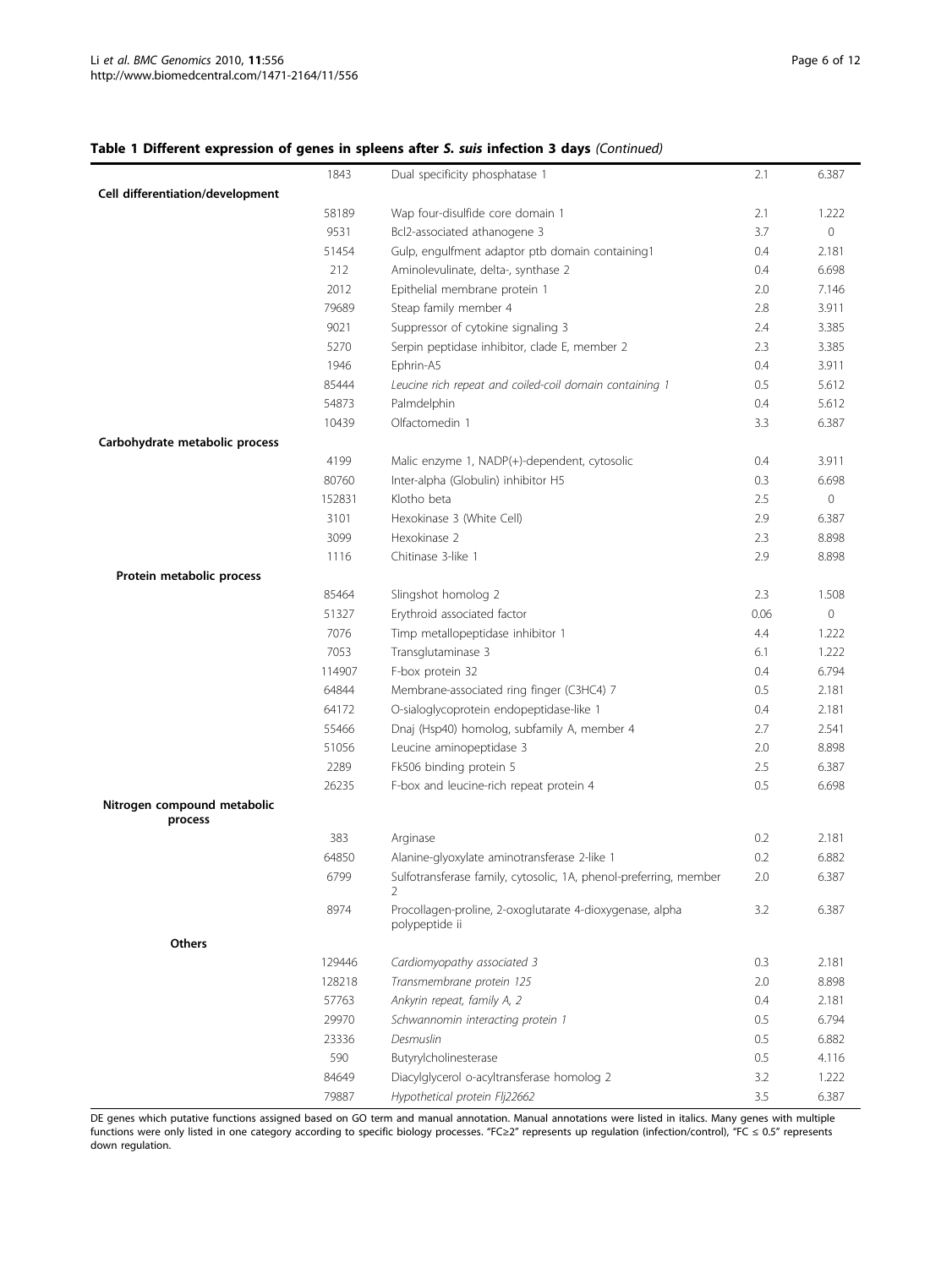<span id="page-6-0"></span>Table 2 Validation of microarray results by qPCR

| Gene             | Accession | Microarray fold<br>change | qPCR fold change<br>(p-value) |
|------------------|-----------|---------------------------|-------------------------------|
| ILIB             | CK468468  | 16.7                      | 258.3 (0.0117)                |
| S100A9           | BI402402  | 16.1                      | 137.2 (0.0007)                |
| S100A12          | CB475695  | 18.6                      | 76.7 (< 0.0001)               |
| HSP90            | CF180819  | 3.18                      | 48.5 (0.0321)                 |
| II8              | NM 213867 | 5.58                      | 35.5 (0.0066)                 |
| HSP70            | NM 213766 | 11.06                     | 31.4 (0.0099)                 |
| TIMP1            | NM 213857 | 4.4                       | 14.6 (0.0023)                 |
| IL6              | AF493992  | 4.8                       | 10.5 (0.0074)                 |
| SOD <sub>2</sub> | NM 214127 | 4.6                       | $10.0$ (< $0.0001$ )          |
| NRAMP1           | U55068    | 3.97                      | 7.2 (0.0035)                  |
| SFI F            | NM_214268 | 3.5                       | 5.9 (0.0002)                  |
| $PI$ AU          | NM 213945 | 2.0                       | 5.5 (0.0415)                  |
| CC119            | BX672579  | 2.16                      | 4.2 (0.0004)                  |
| haptocorrin      | CB472702  | 3.78                      | 2.1 (0.0388)                  |
| TLR-2            | NM 213761 | 2.0                       | $2.1$ (<0.0001)               |
| ALOX15           | NM 213931 | 0.2                       | 0.3(0.038)                    |

oxide production, is involved in disruption of the bloodbrain barrier(BBB) in an experimental model of bacterial meningitis [[61](#page-11-0)]. S. suis-mediated PGE2 production by human macrophages was also noticed by Jobin and contributed to the BBB disruption [[62\]](#page-11-0).

## Toll-like receptors (TLRs) pathway analysis

Activation of the innate immune response is controlled in large part by the Toll-like receptor (TLR) family of pattern-recognition receptors. The previous study showed that *S. suis* was mainly recognized via TLR2 by THP-1 monocytes, which was associated with CD14 [[38](#page-10-0)] and led to the release of pro-inflammatory mediators [\[63](#page-11-0)]. The strong activation of TLR2 and CD14 was also observed in murine brain parenchyma after the presence of S. suis bacteremia [[39\]](#page-10-0). A recent research indicated that components released during S. suis infection as well as penicillin-treated whole bacteria could induce NF-kB activation through TLR2/6 [\[64\]](#page-11-0). The obvious elevation of TLR2 (2.0 fold) and CD14 (3.4 fold) was noticed at transcript level in spleens after highly pathogenic SS2 infection. Unsurprisingly, MyD88, an adaptor molecule in downstream signaling events with TLRs and CD14, was up-regulated at the level of 1.5 fold  $(q < 10\%)$ . In contrast, the effect could not be seen with avirulent SS2 infection.

## Down-regulated transcripts following S. suis infection

The majority of down-regulated genes were related to transcription, transport, material and energy metabolism (Table [1\)](#page-3-0). Highly pathogenic strain could show high level of toxicity to host cells [[34\]](#page-10-0), and as a result, the influenced cells could hardly to be active. So these down regulations could be regarded the representative of the reduced vital activity of SS2-influenced cells.

## **Discussion**

Two recent SS2 outbreaks in China not only seriously challenged public health but also shocked the scientific community, calling for the basic and translational studies of S. suis. Until now, several proteins were identified as vaccine candidates [[65](#page-11-0),[66\]](#page-11-0) and drug targets [[67,68\]](#page-11-0) for controlling SS2. In addition, emphasis is also extended to the pathogenesis study. Several pathogenic factors were successfully identified and strengthened the understanding for the virulence of the bacterium. As infectious disease resulted from the interplay between pathogens and the defense of the hosts they infect, host immune response was especially essential for understanding the diseases [\[41,](#page-10-0)[69\]](#page-11-0).

In the present study, we tried to compare the gene expression profiles of spleens from swine suffering from highly pathogenic SS2, from swine infected with the avirulent isogenic strain, and from swine inoculated with PBS respectively to reveal the host immune response to SS2 and the contributions of host response to SS2 diseases. It is not accidental that significant changes of gene expression profiles could be noticed when infected with highly pathogenic SS2 compared with mock-infected samples, while avirulent isogenic strain would cause similar profiles to mock-infected samples (Figure [1A\)](#page-2-0). These indicated that avirulent isogenic strain could hardly cause significant gene expression which was coincident with the fact that no significant clinical symptoms could be noticed in pigs. Moreover, the obvious changes in gene expression profiles were highly associated with significant clinical signs on day 3 post-inoculation with highly pathogenic strain. Further analysis of the present study indicated that the majority of down-regulated genes were mainly involved in transcription, transport, material and energy metabolism which were representative of the reduced vital activity of SS2-influenced cells. However, the up-regulated genes were principally related to immune response, such as genes involved in inflammatory response; acute-phase/immune response; cell adhesion and response to stress. Undoubtedly, it would be meaningful to explore the roles of these genes in SS2 caused diseases.

First of all, it is necessary to know how SS2 induces immune response. It is well acknowledged that TLRs are transmembrane proteins that could recognize specific PAMPs and eventually result in the activation of NFkB and MAP kinases to elicit regulatory response [[70](#page-11-0)]. Among these transmembrane proteins, TLR-2 could recognize bacterial LAM, BLP and PGN by following their initial interaction with CD14. Previous reports indicated that *S. suis* mainly induced proinflammatory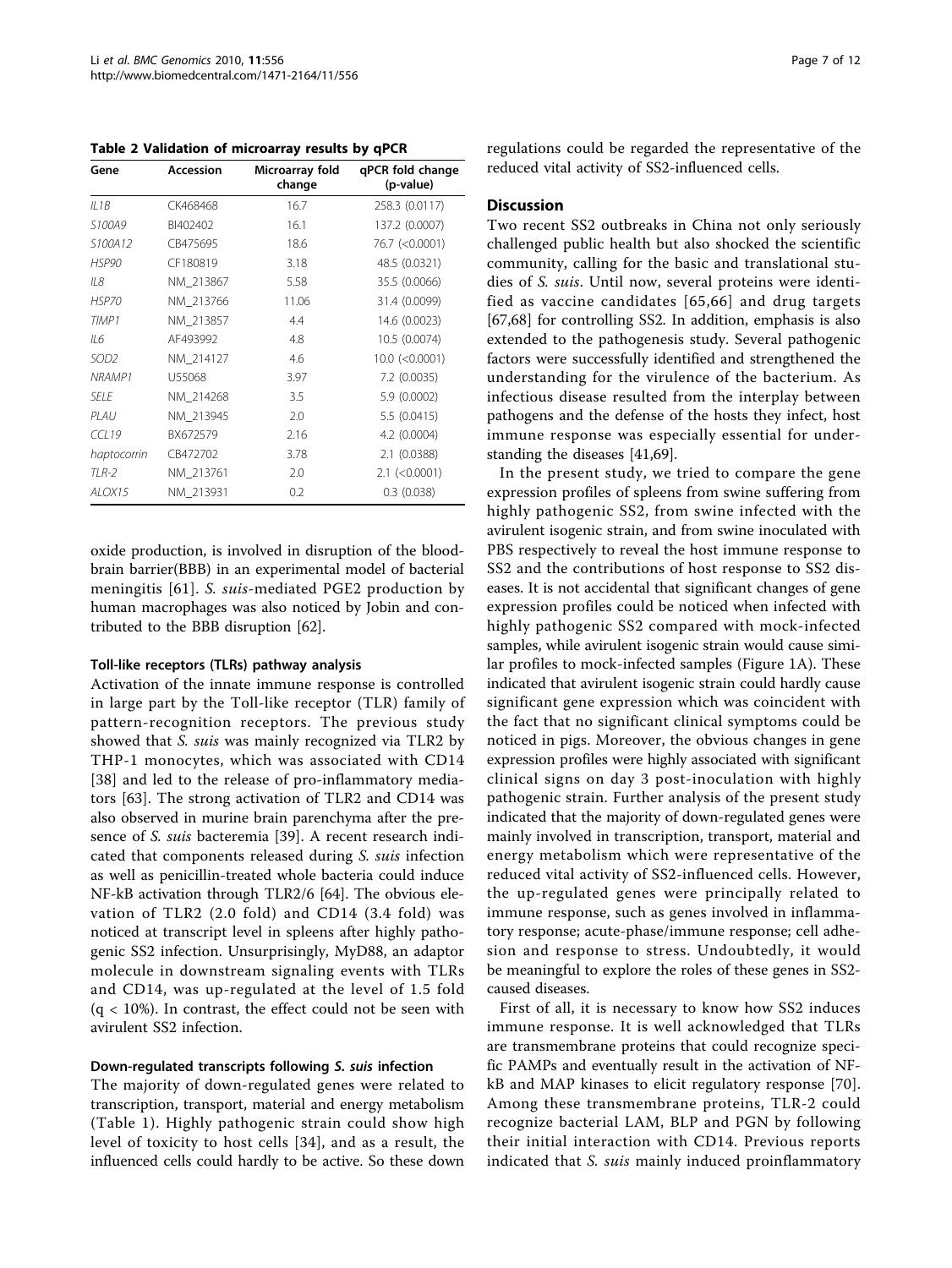cytokines by TLR2 of human macrophages and murine brain [[39,](#page-10-0)[63](#page-11-0)], and several proinflammatory cytokines, such as IL-1B, IL-6, IL-8, TNF-a and MCP-1 could be triggered [\[35,36,38,41](#page-10-0)]. In our study, large doses of bacteria could be isolated from spleens of WT-infected pigs while no bacterium could be found to exist in pigs infected with ΔHP0197. In coincidence with these, TLR-2 pathway and several proinflammatory cytokines were induced only in WT-infected pigs. ΔHP0197 showed similar transcript profile as control pigs due to either failing to invading or being easily eliminated by host. In contrast, the large doses of bacteria effected maximal cytokines release in WT-infected pigs [\[37\]](#page-10-0). The exaggerated high levels of cytokines perhaps exacerbate the inflammation and were considered to be responsible for S. suis caused diseases [[39\]](#page-10-0). So the successful lethal pathogens could persistently induce cytokines secreted originally to clear the foreign invader, and as a result, the host's defense was utilized by S. suis to cause diseases, and to some extent to death.

As we all know that the secreted cytokine is an important part of a host defense system, which could recruit inflammatory cells to sites of tissue damage and help to eliminate the pathogens. However, this innate defense system is a double edged sword. If the recruiting inflammatory cells could kill the invader, the disease could be controlled. On the opposite side, if the recruiting phagocytes could not efficiently kill the bacteria, the tide would be turned to pathogen's favor, and the persistently induced cytokines would result in the exacerbated inflammation and lead to the death during the septic phase of infection. These might be the reason why the survival rate could be elevated when inflammation was inhibited by IL-10 [[40\]](#page-10-0), and why the level of cytokine was correlated inversely with survival time in patients with sepsis [[45](#page-11-0)]. In coincidence with our analysis, pathogenic S. suis could effectively resist the uptake by phagocytes and CPS could inhibit activation of signaling pathways involved in phagocytosis [[17,](#page-10-0)[71](#page-11-0),[72\]](#page-11-0). In addition, several virulence-associated proteins such as FBPS [[19\]](#page-10-0), PDGA [[31\]](#page-10-0), LTA [\[30\]](#page-10-0), HP0197 (unpublished data), serine protease [[73](#page-11-0)] etc. were also contributed to the phagocytosis resistance, and the up-regulation of these proteins in vivo may suggest the better phagocytosis resistance [\[31,](#page-10-0)[74,75\]](#page-11-0). Due to failing phagocytosis, bacteria could not only cause exacerbated inflammation but also contribute to its survival in the bloodstream in "modified Trojan Horse" theory in which bacteria travel extracellularly while attached to, but not phagocytosed [[17,](#page-10-0)[72\]](#page-11-0), and then cause bacteremia and even septemia.

One of the key questions to be answered is how S. suis crosses the blood-brain barrier to cause meningitis, which was observed in all WT-infected pigs. The findings of the reported study presented that suilysinpositive strain could show toxin to produce functional alteration and increase the permeability of BBB; and Suilysin-negative strain might stimulate the production of proinflammatory cytokines resulting in alteration of BBB permeability [[76,77](#page-11-0)]. And they also indicated that this highly pathogenic strain could produce high level of toxins in vivo-Suilysin, MRP, hyl [[74](#page-11-0)], and undoubtedly it would contribute to the penetration of deep tissue and BBB. In addition, the stimulated production of proinflammatory cytokines would result in the alteration of BBB permeability, and it would be more feasible for S. suis to break through BBB. From our understanding, WT strain could utilize the synergic effect of toxins and high level of cytokines to accelerate the penetration of deep tissue and BBB. These might be the reason why the strain could cause severe human diseases in Sichuan, 2005.

# Conclusions

Microarray technology has been used to analyse the globle porcine transcriptional response to infection with various pathogenic microorganisms recently. Study on the transcriptional response to the Gram-positive bacterium SS2 by using the Affymetrix GeneChip Porcine Genome Array has not been reported until now. Although great efforts have been made to understand the molecular basis of this infection, the response to SS2 infection is still largely unknown. Transcriptome analysis based on S. suis-infected spleens could improved the interference received by the cells analysis, and also supply the solid supplementary for analysis on alveolar macrophages. Highly pathogenic S. suis could persistently induce cytokines mainly by TLR2 pathway, and eventually the high level of cytokines and toxins secreted by phagocytosis-resistant bacteria could destroy deep tissues, and cause meningitis, septicaemia, pneumonia, endocarditis, and arthritis.

# Methods

## Bacterial strains

SS2 strain 05ZY (WT) which was isolated from the brain of a diseased piglet collected in Sichuan outbreak in China 2005 showed high virulence to pigs [[4,](#page-10-0)[78\]](#page-11-0), and was applied to infect pigs. An isogenic HP0197 mutant (ΔHP0197) derived strain 05ZY showed no obvious virulence to pigs (unpublished data) was applied as a control.

## Animals infection and tissue collection

All the experimental protocols were approved by the Laboratory Animal Monitoring Committee of Hubei Province and performed accordingly. A total of 12 pigs of high-health status (ages 4-5 weeks) were assigned to three groups, within four in each. The pigs were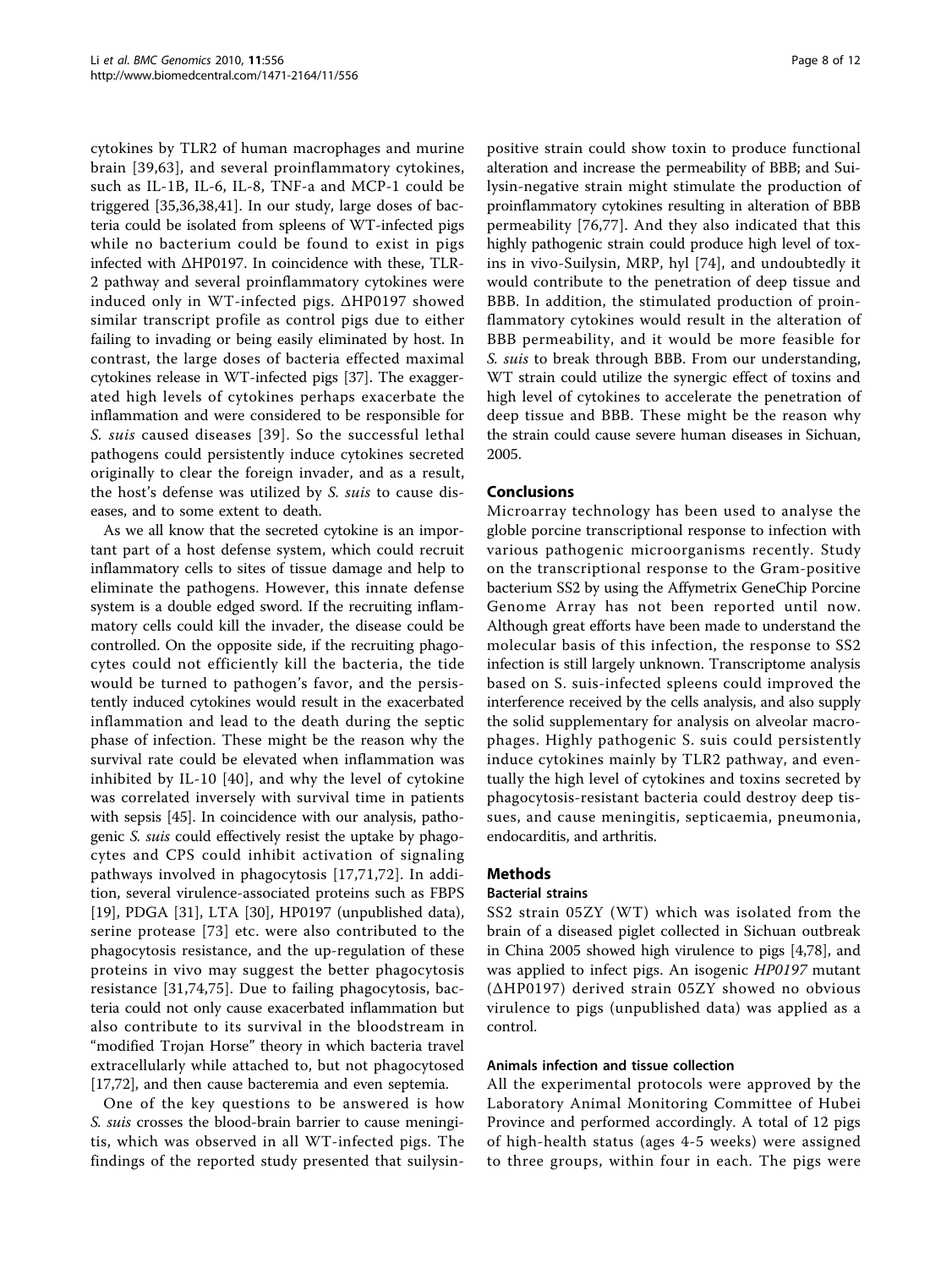<span id="page-8-0"></span>determined to be SS2-free by antibody-based ELISA and nasal swabs-based bacteriologic test. One hour before inoculation, all pigs were given 2 ml of 1% acetic acid (pH 2.9) intranasally to enhance the sensitivity of the S. suis challenge. Two groups were inoculated intranasally with 1 ml of 2×10<sup>6</sup>CFU of WT strain or ΔHP0197 respectively, and the rest group inoculated with PBS was served as control. All pigs inoculated with WT showed typical symptoms at day 3 while pigs inoculated with ΔHP0197 or PBS showed no significant clinical signs. Blood samples from each group were detected for bacterial burden. Bacteria could be found in the blood of pigs in the WT group at day 3 post-inoculation while no bacterium was found from the blood of pigs inoculated with isogenic mutant strain or PBS at the same time point. All pigs were sacrificed at day 3, and their tissue samples were cultured to prove in vivo bacterial burden. Bacteria were found in the spleens of the WT

## Table 3 Primers for qPCR

group, and no bacterium was found in the other two groups. Spleen samples were aseptically collected and immediately frozen in liquid nitrogen for future RNA isolation. Total RNA was isolated from approximately 200 mg of each sample by using the TRIzol (Invitrogen) and RNeasy Midi kit (QIAGEN) based on the manufacturer's protocols. The integrity, quality, and quantity of RNA were assessed using the Agilent Bioanalyser 2100.

## Microarray hybridizations and data analysis

The RNA labelling and hybridization were conducted by a commercial Affymetrix array service (CapitalBio Corp. Beijing, China). An aliquot of 2 μg of total RNA was converted to double-stranded cDNA with the one-cycle cDNA Synthesis Kit (Affymetrix), and then biotin-tagged cRNA was produced with MessageAmp™ II aRNA Amplification Kit. The resulting bio-tagged cRNA was fragmented to strands of 35 to 200 bases in length

| primer             | Accession<br>number | Sequence                                                               | Product<br>size |
|--------------------|---------------------|------------------------------------------------------------------------|-----------------|
| Plau               | NM_213945           | Forward: CGAACTGTGGCTGTCT<br>Reverse: AGCAGGTTTGCGATGTG                | 126 bp          |
| $$100A9^a$         | BI402402            | Forward: CCAGGATGTGGTTTATGGCTTTC<br>Reverse: CGGACCAAATGTCGCAGA        | 186 bp          |
| $$100A12^a$        | CB475695            | Forward: GGCATTATGACACCCTTATC<br>Reverse: GTCACCAGGACCACGAAT           | 169 bp          |
| Hsp70              | NM 213766           | Forward: AGGCGGAGAAGTACAAAGCG<br>Reverse: GATGGGGTTACACACCTGCTC        | 257 bp          |
| Timp1              | NM 213857           | Forward: CGCCTCGTACCAGCGTTAT<br>Reverse: GTGGAAGTATCCGCAGACGC          | 127 bp          |
| SOD <sub>2</sub>   | NM 214127           | Forward: TCTGGACAAATCTGAGCCCT<br>Reverse: GACGGATACAGCGGTCAACTT        | 119 bp          |
| $116^b$            | AF493992            | Forward: GACAAAGCCACCACCCCTAA<br>Reverse: CTCGTTCTGTGACTGCAGCTTATC     | 69 bp           |
| Sele               | NM_214268           | Forward: GGATTTGAACTCATCGGACCT<br>Reverse: CATTCTGAGGATGGCCGAC         | 115 bp          |
| $Il1b^b$           | NM_214055           | Forward: GGCCGCCAAGATATAACTGA<br>Reverse: GGACCTCTGGGTATGGCTTTC        | 70 bp           |
| Nramp1             | U55068              | Forward: CGTGGTGACAGGCAAGGACT<br>Reverse: TAGCCGTGCCGATGACTTC          | 131 bp          |
| Hsp90              | CF180819            | Forward: CCCAGTTGATGTCGTTG<br>Reverse: CCGTCAGGCTTTCGTAT               | $117$ bp        |
| 118b               | NM_213867           | Forward: TTCGATGCCAGTGCATAAATA<br>Reverse: CTGTACAACCTTCTGCACCCA       | 176 bp          |
| CCL19              | BX672579            | Forward: GCTAAGCCTCTGGACT<br>Reverse: AATGAGCAGGTAGCGA                 | $121$ bp        |
| Haptocorrin        | CB472702            | Forward: ATTCTCAGGGAGTATTCCGTCT<br>Reverse: CTTTGGGGACAAGTAGCAGTT      | 105 bp          |
| $A$ lox $15$       | NM_213931           | Forward: ACCGAGGGTTTCCTGTCT<br>Reverse: AGGTGGTTGGAGGAGTGC             | 100 bp          |
| $TLR2^b$           | NM 213761           | Forward:TCACTTGTCTAACTTATCATCCTCTTG<br>Reverse: TCAGCGAAGGTGTCATTATTGC | 162 bp          |
| GAPDH <sup>b</sup> | AF017079            | Forward: TGCCAACGTGTCGGTTGT<br>Reverse: TGTCATCATATTTGGCAGGTTTCT       | 62bp            |

a: primers from reference [[43\]](#page-11-0);

b: primers from reference [[41\]](#page-10-0).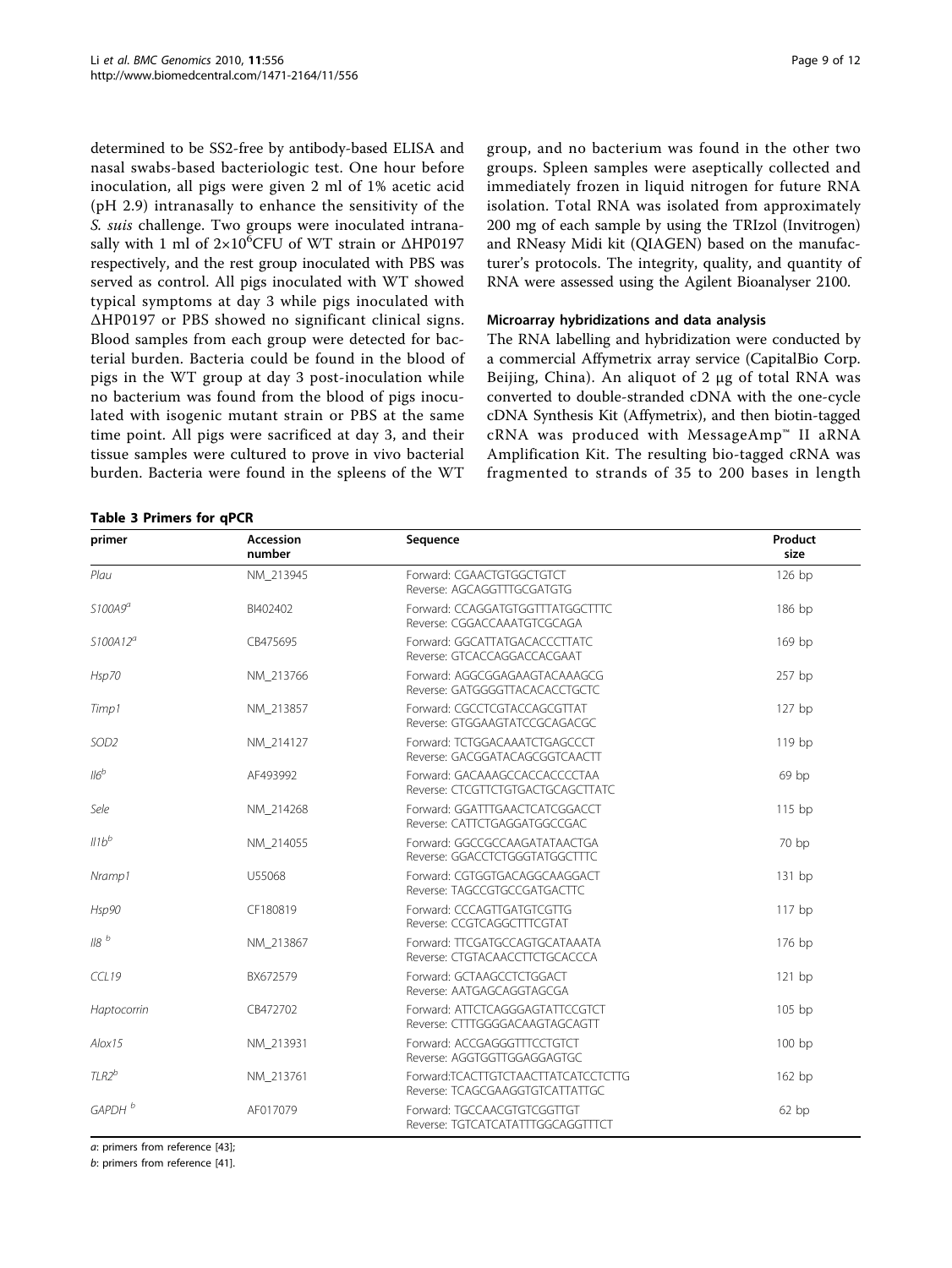<span id="page-9-0"></span>according to Affymetrix's protocols and then it was hybridized to GeneChip Porcine Genome Array. Hybridization was performed at 45°C with rotation for 16 h (Affymetrix GeneChip Hybridization Oven 640). The GeneChip arrays were washed and then stained (streptavidin-phycoerythrin) on an Affymetrix Fluidics Station 450 followed by scanning on GeneChip Scanner 3000.

The hybridization data were analyzed using GeneChip Operating software (GCOS 1.4). A global scaling factor of 500 was used to normalize the different arrays. We identified the differentially expressed genes according to change p-value calculated by GCOS 1.4, and 2-fold change as an empirical criterion. Then all DE genes were performed for hierarchical cluster (Ver.3.0) and TreeView (Ver.1.1.1) analyses. Genes with significant similarities to transcripts in nr database based on BLASTX searches were selected for GO analysis with DAVID [http://david.abcc.ncifcrf.gov/](http://david.abcc.ncifcrf.gov/home.jsp) [home.jsp.](http://david.abcc.ncifcrf.gov/home.jsp) Annotation results were obtained by inputting the gene list of ENTREZ\_GENE\_ID as identifier. All microarray results from this study were deposited in NCBI's Gene Expression Omnibus (GEO) database, accession numbers are: Platform, GPL3533; Series, GSE23596; Samples, GSM578704, GSM578705, GSM578706, GSM578707, GSM578708, GSM578709, GSM578710, GSM578711, GSM578712.

## qPCR analysis

All tested RNAs from swine spleens were reversely transcribed to cDNA with the M-MLV Reverse Transcriptase (Promega). Each cDNA sample was used as a template for qPCR and the amplification mixture contained SYBR Green (TOYOBO, Japan), forward and reverse primers. Some primers were designed by the program Primer 5.0, the primer names, accession number, primer sequence and product size are shown in Table [3](#page-8-0). The efficiency of the PCR reaction was 91-99% for all reactions (slope standard line between -3.3 and -3.6). The standard line consisted of five 10-fold dilutions of the samples. Analysis was performed using the ABI7500 Software (Applied Biosystems). PCRs were performed in ABI PRISM 7500 sequence detection system as follows: 1 cycle at 95°C for 10 min; 45 cycles at 95°C for 30 s, 60°C for 30 s and 72°C for 30 s. Melting curves were performed at the end of amplification for validating data quality by increasing the temperature from 65° C to 95°C, read every 0.2°C, hold 2 sec, then cooling at 25°C for 30 s. The PCR products were confirmed using agarose gel electrophoresis (1.5%). Amplification of the gapdh gene was used as internal control. All the tested genes are shown in Table [3.](#page-8-0) All reactions were performed in triplicate. For each run, to normalize the amount of sample cDNA added to each reaction, the Ct value of each test gene was subtracted by the  $Ct$  value

of the endogenous control gapdh gene (delta  $Ct = Ct$ tested gene -  $Ct$  gapdh), and then for a comparison between the expression of the gene in treated samples and in control samples. The delta  $C_t$  values of the gene in treated samples were subtracted by the delta  $Ct$  value of the gene in control samples (delta-delta  $C_t$  = delta  $C_t$ treatment - delta  $Ct$  control). The fold changes were calculated by the formula of  $2^{-delta$ -delta-delta Ct described by Livak & Schmittgen [[79\]](#page-11-0). Data were means ± SD of triplicate reactions for each gene transcript.

# Additional material

[Additional file 1: S](http://www.biomedcentral.com/content/supplementary/1471-2164-11-556-S1.XLS)pleen transcriptome analysis following S. suis infection using the Affymetrix Porcine Genechip. Data of each probe is from the three piglets of the control group (NC-1P, NC-2P, NC-3P), the WT group (WT-1P, WT-2P, WT-3P) and the △HP0197 group (M97-1P, M97- 2P, M97-3P). "P", present; "A", absent; "M", marginal; select while Count (P)  $\geq$  2 in two groups. Totally, 15,757, 14,992 and 15,487 probesets were detected expression in the control group, the WT group and △HP0197 group respectively.

[Additional file 2: t](http://www.biomedcentral.com/content/supplementary/1471-2164-11-556-S2.XLS)ranscripts expressed in porcine spleen following S. suis (WT) infection. "FC", Fold change, gene expression level following WT infection compared to the control. "≥2" represents up regulation, "<1" represents down regulation. "q-value", significance level of differential expression for a particular gene. "Gene description", top informative BLASTX hit.

[Additional file 3: D](http://www.biomedcentral.com/content/supplementary/1471-2164-11-556-S3.XLS)ifferentially expressed transcripts in porcine spleen following S. suis (WT) infection (q < 10%, FC≥2). 120 transcripts (row 5-124) were significantly up-regulated, and 132 (row 125- 256) were significantly down-regulated, "FC", Fold change, gene expression level following WT infection compared to the control.

#### **Abbreviations**

SS2: Streptococcus suis serotype 2; DE: differentially expressed; FC: fold change; GO: Gene Ontology; FDR: false discovery rate; qPCR: quantitative real-time PCR; TLR: Toll-like receptors; PRRs: pattern-recognition receptors.

#### Acknowledgements

We thank Professor Yanxiu Liu for her revision of the language of this manuscript.

This work was supported by National Basic Research Program of China (program 973, grant 2006CB504404), the National Transgenic Major Program (2009ZX08009-141B), the National Natural Science Foundation of China (30871870), and Program for Changjiang Scholars and Innovative Research Team in University (IRT0726).

#### Author details

<sup>1</sup>Unit of Animal Infectious Diseases, National Key Laboratory of Agricultural Microbiology, Huazhong Agricultural University, Wuhan, Hubei, China. <sup>2</sup>College of Veterinary Medicine, Huazhong Agricultural University, Wuhan Hubei, China.

#### Authors' contributions

RL and BC carried out all works and drafted the manuscript. AZ made substantial contributions to bioinformatics and statistical analysis. LT and YW participated in the animal challenge experiment. HC participated in the experiment design and coordination. MJ helped to revise and finalize the manuscript. All authors read and approved the final manuscript.

## Received: 4 May 2010 Accepted: 11 October 2010 Published: 11 October 2010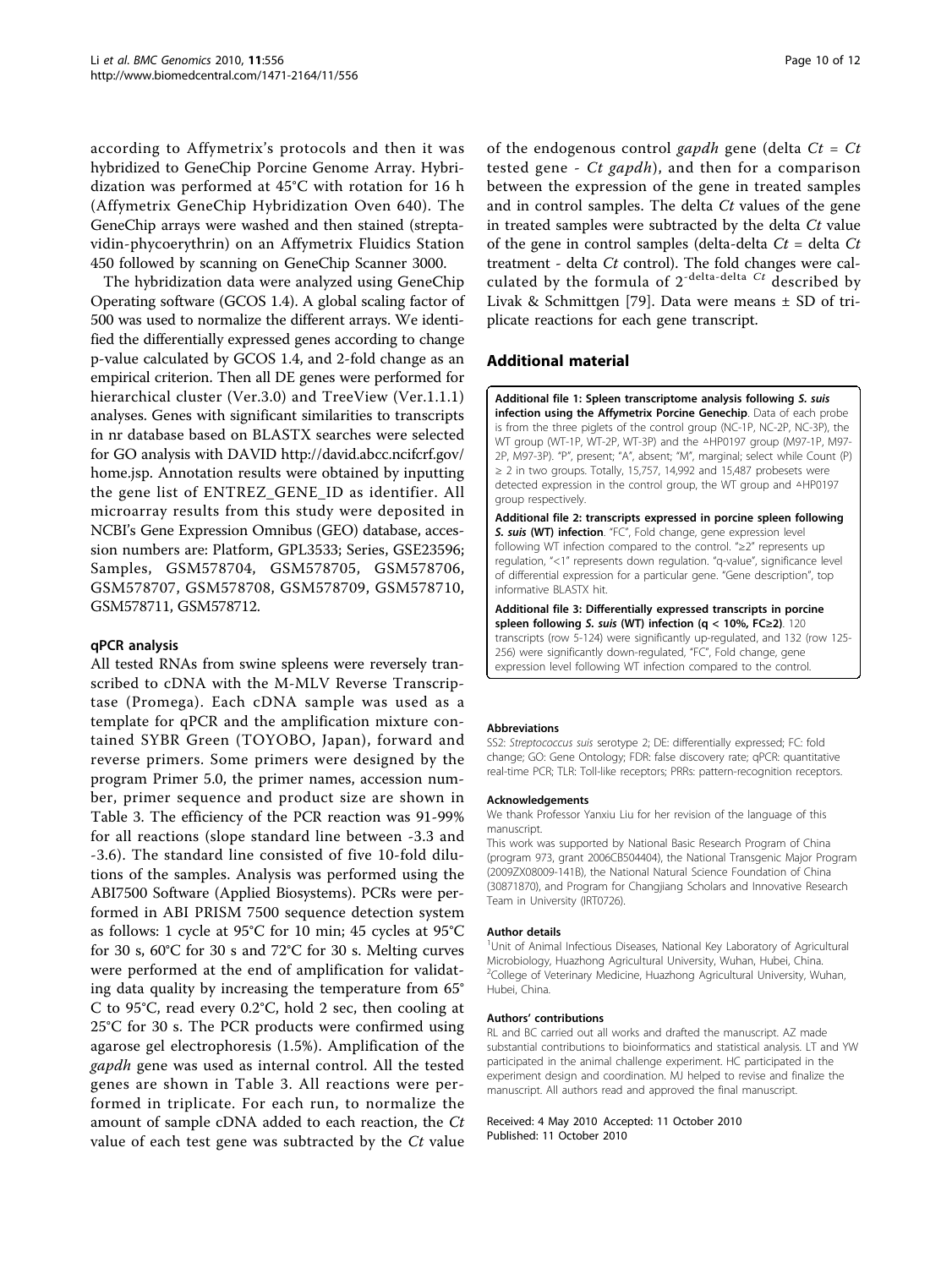#### <span id="page-10-0"></span>References

- 1. Staats JJ, Feder I, Okwumabua O, Chengappa MM: [Streptococcus suis](http://www.ncbi.nlm.nih.gov/pubmed/9266659?dopt=Abstract): past [and present.](http://www.ncbi.nlm.nih.gov/pubmed/9266659?dopt=Abstract) Vet Res Commun 1997, 21(6):381-407.
- Lun ZR, Wang QP, Chen XG, Li AX, Zhu XQ: [Streptococcus suis](http://www.ncbi.nlm.nih.gov/pubmed/17317601?dopt=Abstract): an [emerging zoonotic pathogen.](http://www.ncbi.nlm.nih.gov/pubmed/17317601?dopt=Abstract) Lancet Infect Dis 2007, 7(3):201-209.
- 3. Hill JE, Gottschalk M, Brousseau R, Harel J, Hemmingsen SM, Goh SH: [Biochemical analysis, cpn60 and 16S rDNA sequence data indicate that](http://www.ncbi.nlm.nih.gov/pubmed/15795078?dopt=Abstract) Streptococcus suis [serotypes 32 and 34, isolated from pigs, are](http://www.ncbi.nlm.nih.gov/pubmed/15795078?dopt=Abstract) [Streptococcus orisratti](http://www.ncbi.nlm.nih.gov/pubmed/15795078?dopt=Abstract). Vet Microbiol 2005, 107(1-2):63-69.
- 4. Tang J, Wang C, Feng Y, Yang W, Song H, Chen Z, Yu H, Pan X, Zhou X, Wang H, et al: [Streptococcal toxic shock syndrome caused by](http://www.ncbi.nlm.nih.gov/pubmed/16584289?dopt=Abstract) [Streptococcus suis](http://www.ncbi.nlm.nih.gov/pubmed/16584289?dopt=Abstract) serotype 2. PLoS Med 2006, 3(5):e151.
- Vanier G, Segura M, Lecours MP, Grenier D, Gottschalk M: [Porcine brain](http://www.ncbi.nlm.nih.gov/pubmed/19100324?dopt=Abstract) [microvascular endothelial cell-derived interleukin-8 is first induced and](http://www.ncbi.nlm.nih.gov/pubmed/19100324?dopt=Abstract) [then degraded by](http://www.ncbi.nlm.nih.gov/pubmed/19100324?dopt=Abstract) Streptococcus suis. Microb Pathog 2009, 46(3):135-143.
- 6. Haas G, Karaali G, Ebermayer K, Metzger WG, Lamer S, Zimny-Arndt U, Diescher S, Goebel UB, Vogt K, Roznowski AB, et al: [Immunoproteomics of](http://www.ncbi.nlm.nih.gov/pubmed/11921447?dopt=Abstract) Helicobacter pylori [infection and relation to gastric disease.](http://www.ncbi.nlm.nih.gov/pubmed/11921447?dopt=Abstract) Proteomics 2002, 2(3):313-324.
- 7. Holden MT, Hauser H, Sanders M, Ngo TH, Cherevach I, Cronin A, Goodhead I, Mungall K, Quail MA, Price C, et al: [Rapid evolution of](http://www.ncbi.nlm.nih.gov/pubmed/19603075?dopt=Abstract) [virulence and drug resistance in the emerging zoonotic pathogen](http://www.ncbi.nlm.nih.gov/pubmed/19603075?dopt=Abstract) [Streptococcus suis](http://www.ncbi.nlm.nih.gov/pubmed/19603075?dopt=Abstract). PLoS One 2009, 4(7):e6072.
- 8. Wangsomboonsiri W, Luksananun T, Saksornchai S, Ketwong K, Sungkanuparph S: Streptococcus suis [infection and risk factors for](http://www.ncbi.nlm.nih.gov/pubmed/18835496?dopt=Abstract) [mortality.](http://www.ncbi.nlm.nih.gov/pubmed/18835496?dopt=Abstract) J Infect 2008, 57(5):392-396.
- Rusmeechan S, Sribusara P: Streptococcus suis [meningitis: the newest](http://www.ncbi.nlm.nih.gov/pubmed/18672627?dopt=Abstract) [serious infectious disease.](http://www.ncbi.nlm.nih.gov/pubmed/18672627?dopt=Abstract) J Med Assoc Thai 2008, 91(5):654-658.
- 10. Watkins EJ, Brooksby P, Schweiger MS, Enright SM: [Septicaemia in a pig](http://www.ncbi.nlm.nih.gov/pubmed/11197360?dopt=Abstract)[farm worker.](http://www.ncbi.nlm.nih.gov/pubmed/11197360?dopt=Abstract) Lancet 2001, 357(9249):38.
- 11. Taipa R, Lopes V, Magalhaes M: Streptococcus suis [meningitis: first case](http://www.ncbi.nlm.nih.gov/pubmed/18433873?dopt=Abstract) [report from Portugal.](http://www.ncbi.nlm.nih.gov/pubmed/18433873?dopt=Abstract) J Infect 2008, 56(6):482-483.
- 12. Tramontana AR, Graham M, Sinickas V, Bak N; [An Australian case of](http://www.ncbi.nlm.nih.gov/pubmed/18459929?dopt=Abstract) Streptococcus suis [toxic shock syndrome associated with occupational](http://www.ncbi.nlm.nih.gov/pubmed/18459929?dopt=Abstract) [exposure to animal carcasses.](http://www.ncbi.nlm.nih.gov/pubmed/18459929?dopt=Abstract) Med J Aust 2008, 188(9):538-539.
- 13. van de Beek D, Spanjaard L, de Gans J: [Streptococcus suis](http://www.ncbi.nlm.nih.gov/pubmed/18538852?dopt=Abstract) meningitis in [the Netherlands.](http://www.ncbi.nlm.nih.gov/pubmed/18538852?dopt=Abstract) *J Infect* 2008, 57(2):158-161.
- 14. Smith TC, Capuano AW, Boese B, Myers KP, Gray GC: [Exposure to](http://www.ncbi.nlm.nih.gov/pubmed/19046523?dopt=Abstract) Streptococcus suis [among US swine workers.](http://www.ncbi.nlm.nih.gov/pubmed/19046523?dopt=Abstract) Emerg Infect Dis 2008, 14(12):1925-1927.
- 15. Fittipaldi N, Collis T, Prothero B, Gottschalk M: [Streptococcus suis](http://www.ncbi.nlm.nih.gov/pubmed/19961708?dopt=Abstract) [Meningitis, Hawaii.](http://www.ncbi.nlm.nih.gov/pubmed/19961708?dopt=Abstract) Emerg Infect Dis 2009, 15(12):2067-2069.
- 16. Wertheim HF, Nguyen HN, Taylor W, Lien TT, Ngo HT, Nguyen TQ, Nguyen BN, Nguyen HH, Nguyen HM, Nguyen CT, et al: [Streptococcus suis](http://www.ncbi.nlm.nih.gov/pubmed/19543404?dopt=Abstract), [an important cause of adult bacterial meningitis in northern Vietnam.](http://www.ncbi.nlm.nih.gov/pubmed/19543404?dopt=Abstract) PLoS One 2009, 4(6), e5973.
- 17. Chabot-Roy G, Willson P, Segura M, Lacouture S, Gottschalk M: [Phagocytosis and killing of](http://www.ncbi.nlm.nih.gov/pubmed/16714092?dopt=Abstract) Streptococcus suis by porcine neutrophils. Microb Pathog 2006, 41(1):21-32.
- 18. Smith HE, Damman M, van der Velde J, Wagenaar F, Wisselink HJ, Stockhofe-Zurwieden N, Smits MA: [Identification and characterization of](http://www.ncbi.nlm.nih.gov/pubmed/10085014?dopt=Abstract) the cps locus of Streptococcus suis [serotype 2: the capsule protects](http://www.ncbi.nlm.nih.gov/pubmed/10085014?dopt=Abstract) [against phagocytosis and is an important virulence factor.](http://www.ncbi.nlm.nih.gov/pubmed/10085014?dopt=Abstract) Infect Immun 1999, 67(4):1750-1756.
- 19. de Greeff A, Buys H, Verhaar R, Dijkstra J, van Alphen L, Smith HE: [Contribution of fibronectin-binding protein to pathogenesis of](http://www.ncbi.nlm.nih.gov/pubmed/11854216?dopt=Abstract) [Streptococcus suis](http://www.ncbi.nlm.nih.gov/pubmed/11854216?dopt=Abstract) serotype 2. Infect Immun 2002, 70(3):1319-1325.
- 20. Brassard J, Gottschalk M, Quessy S: [Cloning and purification of the](http://www.ncbi.nlm.nih.gov/pubmed/15288930?dopt=Abstract) Streptococcus suis [serotype 2 glyceraldehyde-3-phosphate](http://www.ncbi.nlm.nih.gov/pubmed/15288930?dopt=Abstract) [dehydrogenase and its involvement as an adhesin.](http://www.ncbi.nlm.nih.gov/pubmed/15288930?dopt=Abstract) Vet Microbiol 2004, 102(1-2):87-94.
- 21. Esgleas M, Li Y, Hancock MA, Harel J, Dubreuil JD, Gottschalk M: [Isolation](http://www.ncbi.nlm.nih.gov/pubmed/18757800?dopt=Abstract) [and characterization of alpha-enolase, a novel fibronectin-binding](http://www.ncbi.nlm.nih.gov/pubmed/18757800?dopt=Abstract) protein from [Streptococcus suis](http://www.ncbi.nlm.nih.gov/pubmed/18757800?dopt=Abstract). Microbiology 2008, 154(Pt 9):2668-2679.
- 22. Zhang A, Chen B, Mu X, Li R, Zheng P, Zhao Y, Chen H, Jin M: [Identification and characterization of a novel protective antigen, Enolase](http://www.ncbi.nlm.nih.gov/pubmed/19150475?dopt=Abstract) of [Streptococcus suis](http://www.ncbi.nlm.nih.gov/pubmed/19150475?dopt=Abstract) serotype 2. Vaccine 2009, 27(9):1348-1353.
- 23. Haataja S, Tikkanen K, Hytonen J, Finne J: [The Gal alpha 1-4 Gal-binding](http://www.ncbi.nlm.nih.gov/pubmed/8895773?dopt=Abstract) adhesin of Streptococcus suis[, a gram-positive meningitis-associated](http://www.ncbi.nlm.nih.gov/pubmed/8895773?dopt=Abstract) [bacterium.](http://www.ncbi.nlm.nih.gov/pubmed/8895773?dopt=Abstract) Adv Exp Med Biol 1996, 408:25-34.
- 24. Haataja S, Tikkanen K, Liukkonen J, Francois-Gerard C, Finne J: [Characterization of a novel bacterial adhesion specificity of](http://www.ncbi.nlm.nih.gov/pubmed/8440715?dopt=Abstract) Streptococcus suis [recognizing blood group P receptor oligosaccharides.](http://www.ncbi.nlm.nih.gov/pubmed/8440715?dopt=Abstract) J Biol Chem 1993, 268(6):4311-4317.
- 25. Haataja S, Tikkanen K, Nilsson U, Magnusson G, Karlsson KA, Finne J: [Oligosaccharide-receptor interaction of the Gal alpha 1-4Gal binding](http://www.ncbi.nlm.nih.gov/pubmed/7961660?dopt=Abstract) adhesin of Streptococcus suis[. Combining site architecture and](http://www.ncbi.nlm.nih.gov/pubmed/7961660?dopt=Abstract) [characterization of two variant adhesin specificities.](http://www.ncbi.nlm.nih.gov/pubmed/7961660?dopt=Abstract) J Biol Chem 1994, 269(44):27466-27472.
- 26. Tikkanen K, Haataja S, Francois-Gerard C, Finne J: [Purification of a](http://www.ncbi.nlm.nih.gov/pubmed/7499414?dopt=Abstract) [galactosyl-alpha 1-4-galactose-binding adhesin from the gram-positive](http://www.ncbi.nlm.nih.gov/pubmed/7499414?dopt=Abstract) [meningitis-associated bacterium](http://www.ncbi.nlm.nih.gov/pubmed/7499414?dopt=Abstract) Streptococcus suis. J Biol Chem 1995, 270(48):28874-28878.
- 27. Tikkanen K, Haataja S, Finne J: [The galactosyl-\(alpha 1-4\)-galactose](http://www.ncbi.nlm.nih.gov/pubmed/8751914?dopt=Abstract)binding adhesin of Streptococcus suis[: occurrence in strains of different](http://www.ncbi.nlm.nih.gov/pubmed/8751914?dopt=Abstract) [hemagglutination activities and induction of opsonic antibodies.](http://www.ncbi.nlm.nih.gov/pubmed/8751914?dopt=Abstract) Infect Immun 1996, 64(9):3659-3665.
- 28. Baums CG, Kaim U, Fulde M, Ramachandran G, Goethe R, Valentin-Weigand P: [Identification of a novel virulence determinant with serum](http://www.ncbi.nlm.nih.gov/pubmed/17057090?dopt=Abstract) [opacification activity in](http://www.ncbi.nlm.nih.gov/pubmed/17057090?dopt=Abstract) Streptococcus suis. Infect Immun 2006, 74(11):6154-6162.
- 29. Zhang A, Mu X, Chen B, Liu C, Han L, Chen H, Jin M: [Identification and](http://www.ncbi.nlm.nih.gov/pubmed/19619964?dopt=Abstract) [characterization of IgA1 protease from](http://www.ncbi.nlm.nih.gov/pubmed/19619964?dopt=Abstract) Streptococcus suis. Vet Microbiol 2010, 140(1-2):171-175.
- 30. Fittipaldi N, Sekizaki T, Takamatsu D, Harel J, Dominguez-Punaro Mde L, Von Aulock S, Draing C, Marois C, Kobisch M, Gottschalk M: [D-alanylation of](http://www.ncbi.nlm.nih.gov/pubmed/18474639?dopt=Abstract) [lipoteichoic acid contributes to the virulence of](http://www.ncbi.nlm.nih.gov/pubmed/18474639?dopt=Abstract) Streptococcus suis. Infect Immun 2008, 76(8):3587-3594.
- 31. Fittipaldi N, Sekizaki T, Takamatsu D, Dominguez-Punaro Mde L, Harel J, Bui NK, Vollmer W, Gottschalk M: [Significant contribution of the pgdA](http://www.ncbi.nlm.nih.gov/pubmed/18990186?dopt=Abstract) [gene to the virulence of](http://www.ncbi.nlm.nih.gov/pubmed/18990186?dopt=Abstract) Streptococcus suis. Mol Microbiol 2008, 70(5):1120-1135.
- 32. Li M, Wang C, Feng Y, Pan X, Cheng G, Wang J, Ge J, Zheng F, Cao M, Dong Y, et al: [SalK/SalR, a two-component signal transduction system, is](http://www.ncbi.nlm.nih.gov/pubmed/18461172?dopt=Abstract) [essential for full virulence of highly invasive](http://www.ncbi.nlm.nih.gov/pubmed/18461172?dopt=Abstract) Streptococcus suis serotype [2.](http://www.ncbi.nlm.nih.gov/pubmed/18461172?dopt=Abstract) PLoS ONE 2008, 3(5):e2080.
- 33. Pan X, Ge J, Li M, Wu B, Wang C, Wang J, Feng Y, Yin Z, Zheng F, Cheng G, et al: [The orphan response regulator CovR: a globally negative](http://www.ncbi.nlm.nih.gov/pubmed/19181815?dopt=Abstract) [modulator of virulence in](http://www.ncbi.nlm.nih.gov/pubmed/19181815?dopt=Abstract) Streptococcus suis serotype 2. J Bacteriol 2009, 191(8):2601-2612.
- 34. Ye C, Zheng H, Zhang J, Jing H, Wang L, Xiong Y, Wang W, Zhou Z, Sun Q, Luo X, et al: [Clinical, Experimental, and Genomic Differences between](http://www.ncbi.nlm.nih.gov/pubmed/19016627?dopt=Abstract) [Intermediately Pathogenic, Highly Pathogenic, and Epidemic](http://www.ncbi.nlm.nih.gov/pubmed/19016627?dopt=Abstract) [Streptococcus suis](http://www.ncbi.nlm.nih.gov/pubmed/19016627?dopt=Abstract). J Infect Dis 2009, 199(1):97-107.
- Vadeboncoeur N, Segura M, Al-Numani D, Vanier G, Gottschalk M: [Pro](http://www.ncbi.nlm.nih.gov/pubmed/12589957?dopt=Abstract)[inflammatory cytokine and chemokine release by human brain](http://www.ncbi.nlm.nih.gov/pubmed/12589957?dopt=Abstract) [microvascular endothelial cells stimulated by](http://www.ncbi.nlm.nih.gov/pubmed/12589957?dopt=Abstract) Streptococcus suis serotype [2.](http://www.ncbi.nlm.nih.gov/pubmed/12589957?dopt=Abstract) FEMS Immunol Med Microbiol 2003, 35(1):49-58.
- Segura M, Vanier G, Al-Numani D, Lacouture S, Olivier M, Gottschalk M: [Proinflammatory cytokine and chemokine modulation by](http://www.ncbi.nlm.nih.gov/pubmed/16706792?dopt=Abstract) Streptococcus suis [in a whole-blood culture system.](http://www.ncbi.nlm.nih.gov/pubmed/16706792?dopt=Abstract) FEMS Immunol Med Microbiol 2006, 47(1):92-106.
- Segura M, Stankova J, Gottschalk M: Heat-killed [Streptococcus suis](http://www.ncbi.nlm.nih.gov/pubmed/10456911?dopt=Abstract) capsular [type 2 strains stimulate tumor necrosis factor alpha and interleukin-6](http://www.ncbi.nlm.nih.gov/pubmed/10456911?dopt=Abstract) [production by murine macrophages.](http://www.ncbi.nlm.nih.gov/pubmed/10456911?dopt=Abstract) Infect Immun 1999, 67(9):4646-4654.
- 38. Segura M, Vadeboncoeur N, Gottschalk M: [CD14-dependent and](http://www.ncbi.nlm.nih.gov/pubmed/11876746?dopt=Abstract) [-independent cytokine and chemokine production by human THP-1](http://www.ncbi.nlm.nih.gov/pubmed/11876746?dopt=Abstract) [monocytes stimulated by](http://www.ncbi.nlm.nih.gov/pubmed/11876746?dopt=Abstract) Streptococcus suis capsular type 2. Clin Exp Immunol 2002, 127(2):243-254.
- 39. Dominguez-Punaro MC, Segura M, Plante MM, Lacouture S, Rivest S, Gottschalk M: Streptococcus suis [serotype 2, an important swine and](http://www.ncbi.nlm.nih.gov/pubmed/17641051?dopt=Abstract) [human pathogen, induces strong systemic and cerebral inflammatory](http://www.ncbi.nlm.nih.gov/pubmed/17641051?dopt=Abstract) [responses in a mouse model of infection.](http://www.ncbi.nlm.nih.gov/pubmed/17641051?dopt=Abstract) J Immunol 2007, 179(3):1842-1854.
- 40. Dominguez-Punaro Mde L, Segura M, Radzioch D, Rivest S, Gottschalk M: [Comparison of the susceptibilities of C57BL/6 and A/J mouse strains to](http://www.ncbi.nlm.nih.gov/pubmed/18573893?dopt=Abstract) Streptococcus suis [serotype 2 infection.](http://www.ncbi.nlm.nih.gov/pubmed/18573893?dopt=Abstract) Infect Immun 2008, 76(9):3901-3910.
- 41. de Greeff A, Benga L, Wichgers Schreur PJ, Valentin-Weigand P, Rebel JM, Smith HE: [Involvement of NF-kappaB and MAP-kinases in the](http://www.ncbi.nlm.nih.gov/pubmed/19709818?dopt=Abstract)